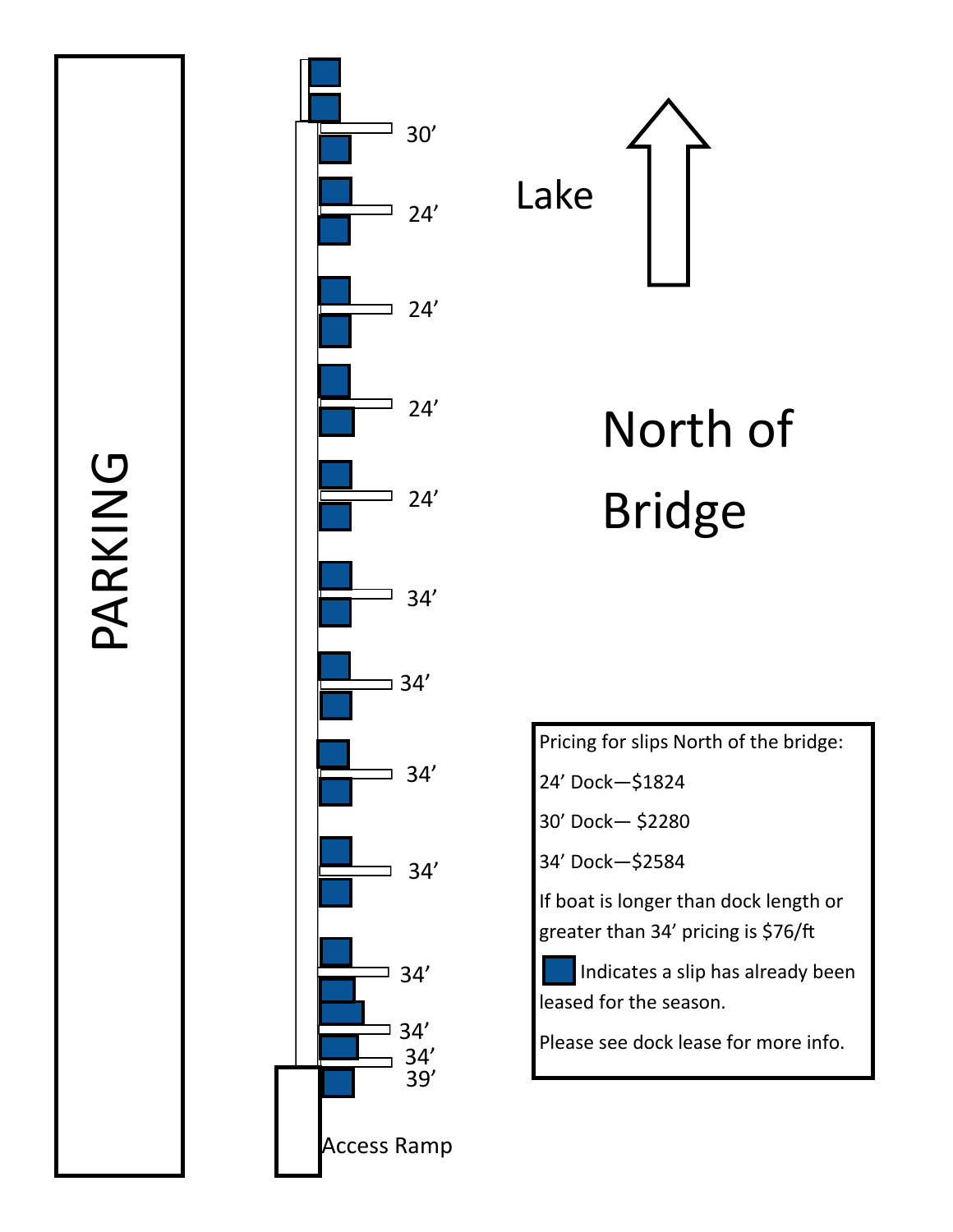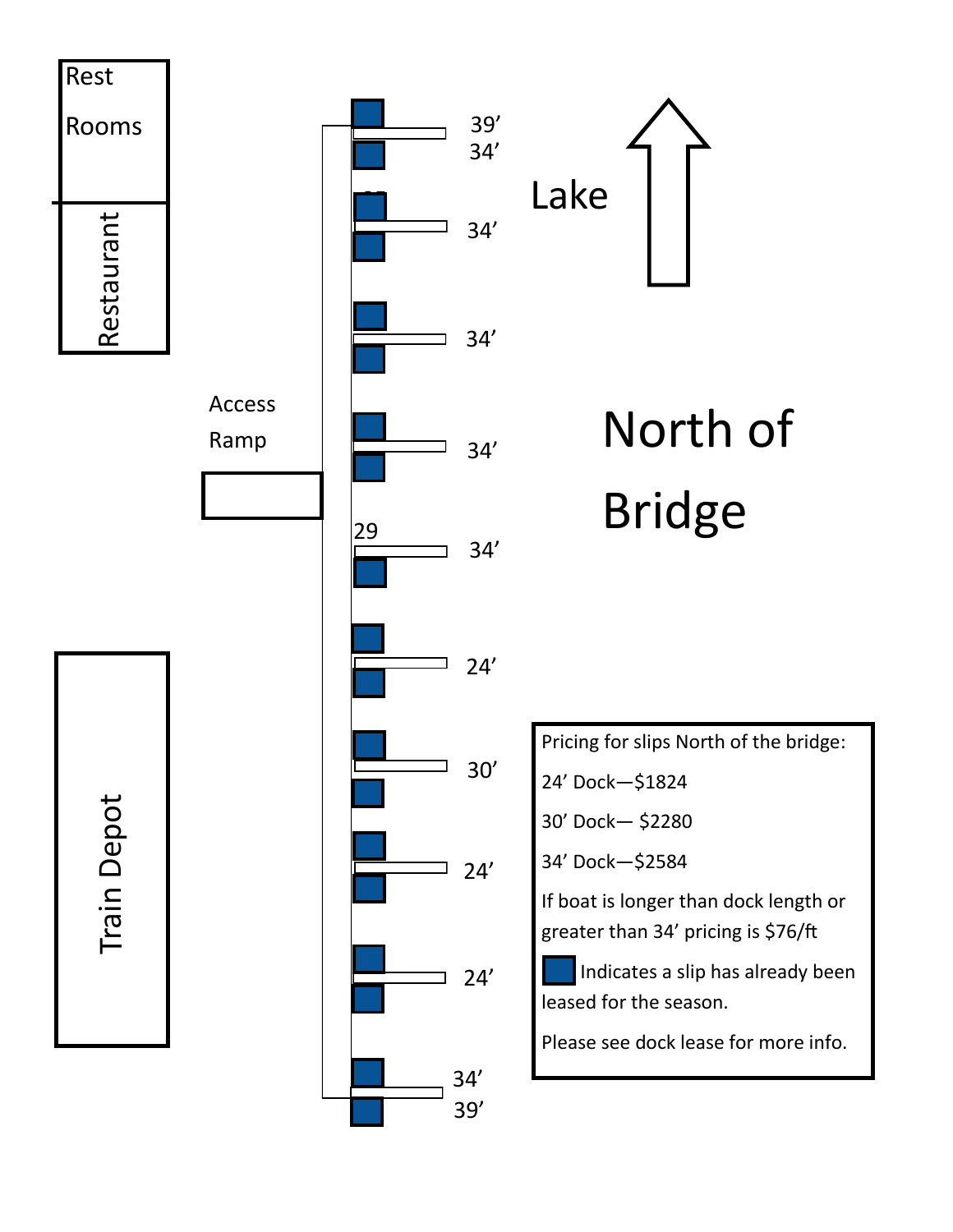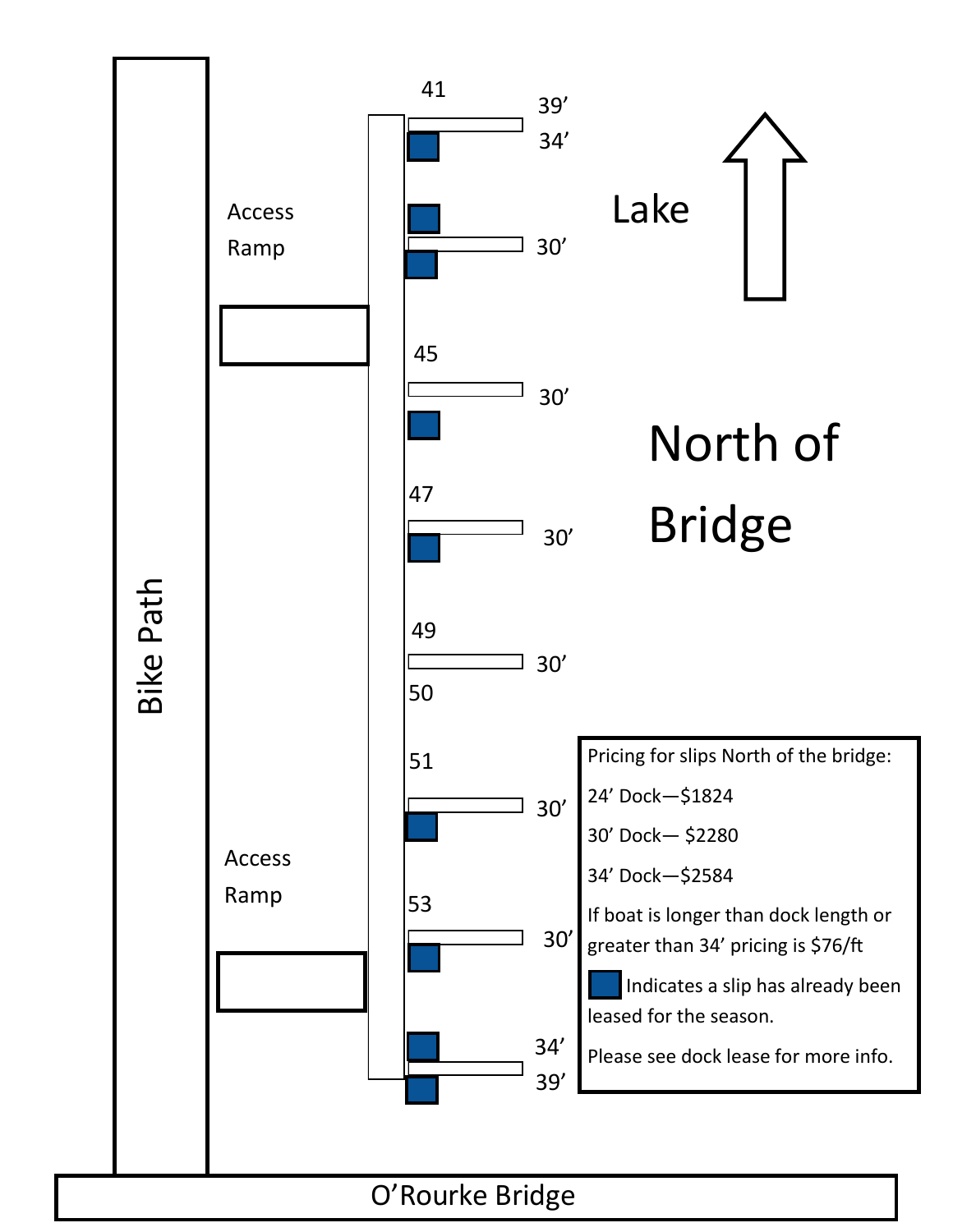



South of Bridge

Slips South of the O 'Rorke Bridge at River Street Marine are fully booked for the 2022 season.

Gibbs Marine has availability South of Petten Street starting at \$1775 for boats 25' and under.